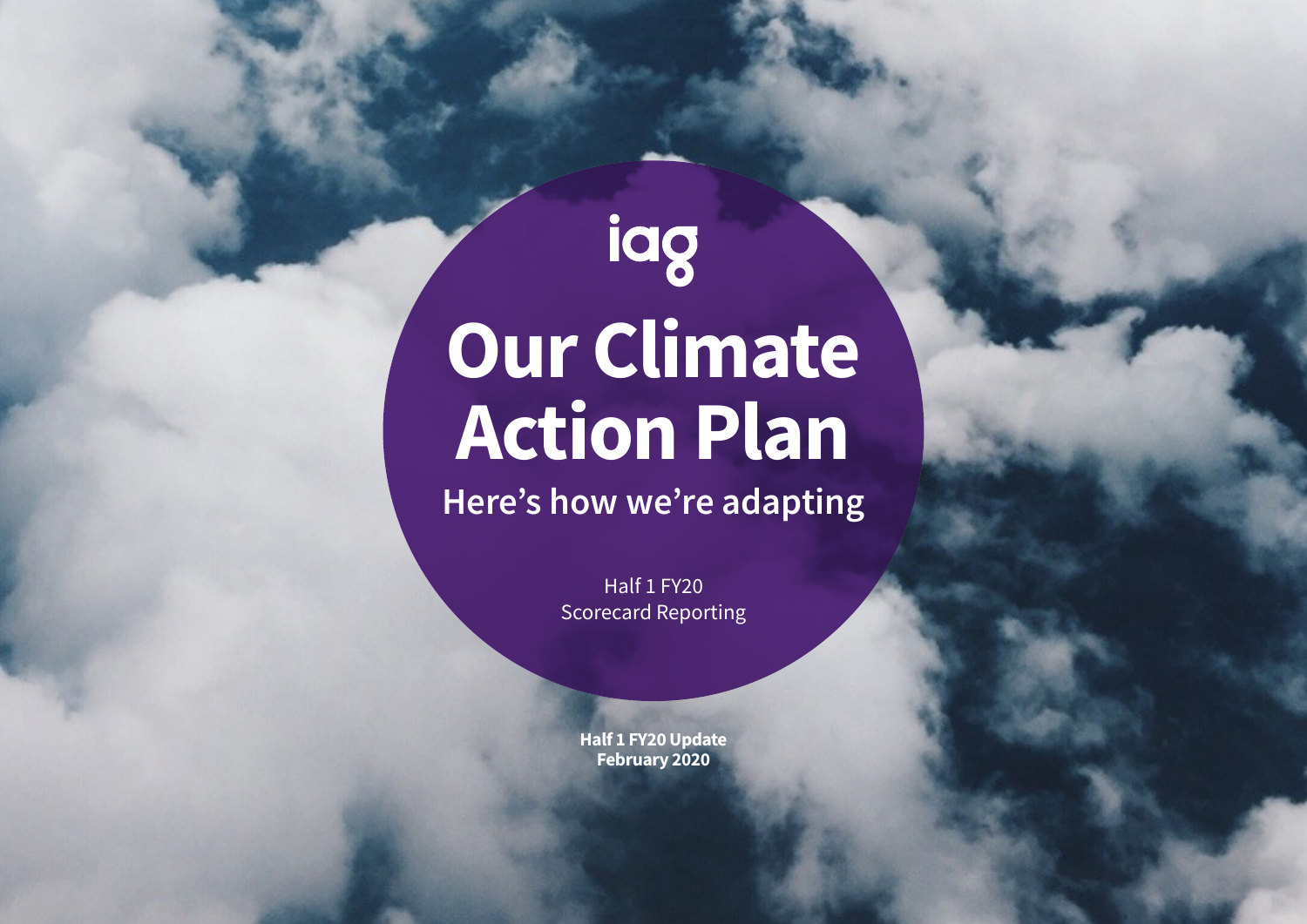Ensuring IAG leads on the right issues and builds the right relationships to enable climate action.

#### Prepare our people

So that we can apply the depth of experience of people from across our business to support climate action.

#### Reduce our emissions

To ensure IAG plays its role in emission reduction.

Invest responsibly To ensure our investment activity aligns to IAG's purpose and appropriately addresses ESG and climate change considerations.

## Rethink risk

To ensure IAG's products, systems and partnerships help customers, businesses and communities to make a smooth transition to whatever the future brings.

### Our Climate Action Plan and Scorecard

**Climate change is one of the world's most pressing issues. Consistent with the scientific reports of the Intergovernmental Panel on Climate Change, global temperatures have the potential to increase between 1.5 and 3.0 degrees Celsius (°C) by 2050.**

> We recognise that IAG needs to play a role in climate change adaptation as well as reducing the emissions that are driving it.

In FY17 IAG designed a three-year CAP to do both these things, and we initiated our work in FY18. As we deliver our plan for change, we hope to support and empower our customers, partners and communities to do the same.

The Half 1 FY20 Climate Action Plan Scorecard represents the halfway point of IAG's three year plan and provides us with a strong sense of how we are tracking against our objectives.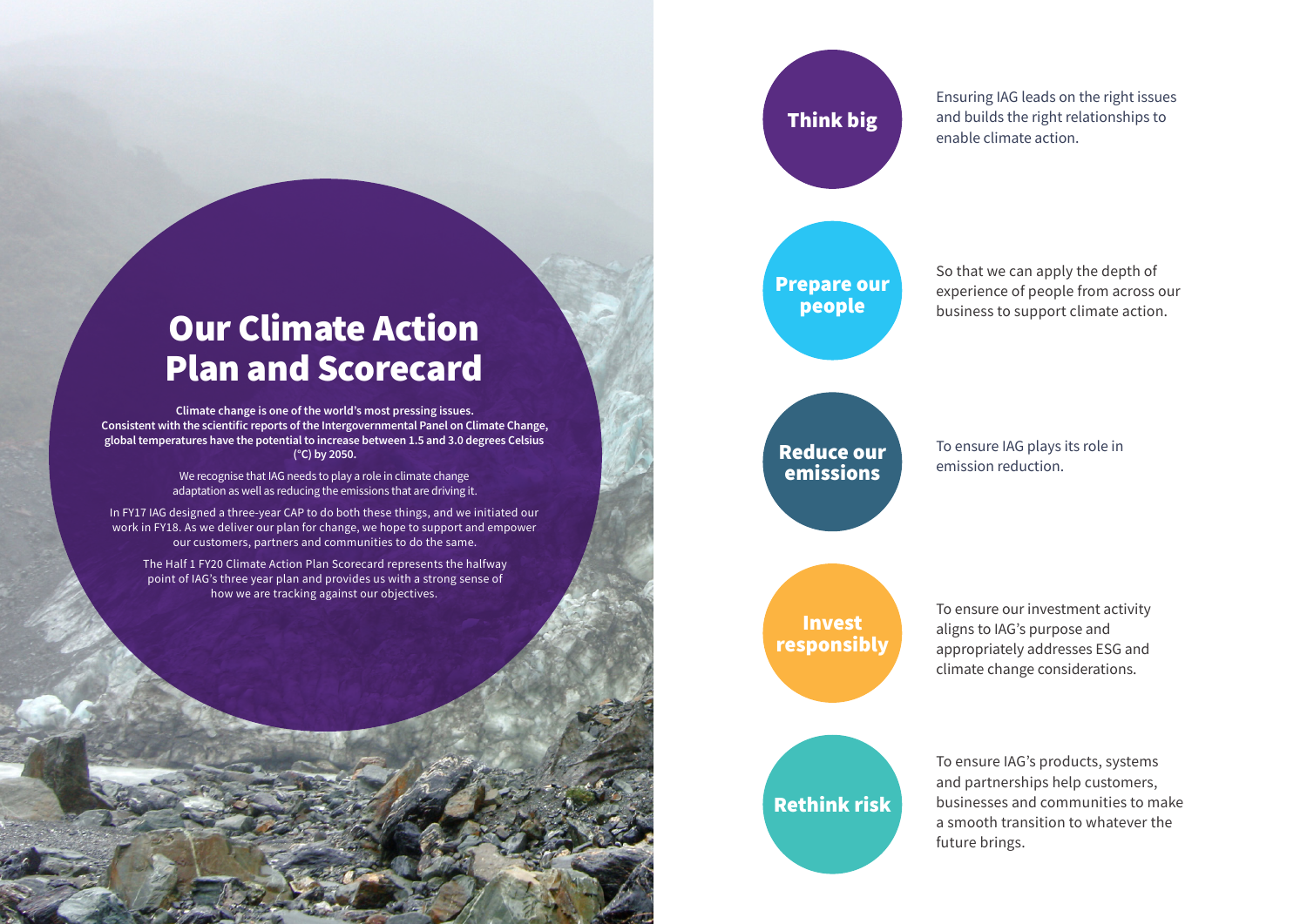

| <b>Our objectives</b>                                                                                                                                                                         | <b>Activities</b>                                                                                                                 | <b>Status of implementation</b><br><b>H1 FY20</b>                                                                                                                                                                                                                                                                                                                                                                                                                                                                                                                                                                                                                                                                                                                                                                                                                                                                                                                                                                                                                                                                                                                                                                                                                                                                                                                                                                                                                                                                                                                                       | <b>Progress</b> | <b>Timing and Milestones</b>                                                                                                                                                                                                                                                                                                                                                                                                                                                                                                                                               |             |
|-----------------------------------------------------------------------------------------------------------------------------------------------------------------------------------------------|-----------------------------------------------------------------------------------------------------------------------------------|-----------------------------------------------------------------------------------------------------------------------------------------------------------------------------------------------------------------------------------------------------------------------------------------------------------------------------------------------------------------------------------------------------------------------------------------------------------------------------------------------------------------------------------------------------------------------------------------------------------------------------------------------------------------------------------------------------------------------------------------------------------------------------------------------------------------------------------------------------------------------------------------------------------------------------------------------------------------------------------------------------------------------------------------------------------------------------------------------------------------------------------------------------------------------------------------------------------------------------------------------------------------------------------------------------------------------------------------------------------------------------------------------------------------------------------------------------------------------------------------------------------------------------------------------------------------------------------------|-----------------|----------------------------------------------------------------------------------------------------------------------------------------------------------------------------------------------------------------------------------------------------------------------------------------------------------------------------------------------------------------------------------------------------------------------------------------------------------------------------------------------------------------------------------------------------------------------------|-------------|
|                                                                                                                                                                                               |                                                                                                                                   |                                                                                                                                                                                                                                                                                                                                                                                                                                                                                                                                                                                                                                                                                                                                                                                                                                                                                                                                                                                                                                                                                                                                                                                                                                                                                                                                                                                                                                                                                                                                                                                         |                 | <b>FY20</b>                                                                                                                                                                                                                                                                                                                                                                                                                                                                                                                                                                | <b>FY21</b> |
| Help set the standard across our<br>region by creating a business-<br>wide approach to climate change<br>Accountable: Group CEO                                                               | Use our purpose, strategy<br>and risk management to<br>address risks and maximise<br>opportunities from climate<br>change         | Launched the 'Severe Weather in a Changing Climate' report<br>in partnership with the National Centre for Atmospheric<br>Research (NCAR). The report includes the latest data on the<br>state of the climate and predictions on future extreme weather<br>events based on a range of warming global temperatures (up<br>to 3°C from pre-industrial times). The insights are being used<br>to inform IAG's product and pricing approach, to increase<br>understanding of our future climate in Australia and encourage<br>more collaboration between industry and government to<br>strengthen property resilience from natural disasters. The<br>report was widely publicised via media and social media.<br>Increased disclosure through annual reporting process with<br>in-depth TCFD aligned Climate Related Disclosure included<br>in FY19 Annual Report and online. Updates on the Climate<br>Related Disclosure have been included in the Half Year FY20<br>Investor Report.<br>IAG has been engaging with regulators in Australia, New<br>Zealand and Singapore regarding climate risk disclosure.                                                                                                                                                                                                                                                                                                                                                                                                                                                                               | $\Box$          | Continue and expand communication with stakeholders<br>on the issue<br>Provide half yearly updates on progress against our Climate<br>Action Plan<br>Implement public climate risk disclosure in compliance with<br>Taskforce on Climate-related Financial Disclosures (TCFD)<br>guidelines<br>Continue to engage with regulators regarding climate risk<br>disclosure as an entity in all jurisdictions where we operate<br>$\bullet$                                                                                                                                     |             |
| Provide a leadership role<br>for the insurance industry in<br>addressing climate change<br>Accountable: Group Executive, People<br>Performance & Reputation, Chief<br><b>Customer Officer</b> | Role model industry<br>leadership and drive cross<br>industry programs including<br>Insurance Council of<br>Australia and UNEP-FI | Following the release of the 'Severe Weather in a Changing<br>Climate' report, IAG convened a workshop to develop a<br>common approach to risk assessment for cyclones in Australia.<br>This research will form the basis of the Data and Knowledge<br>working group of the Insurance Council of Australia's Climate<br>Change Action Committee.<br>IAG hosting a session at the Australian Meteorological and<br>Oceanographic Society (AMOS) conference on modelling and<br>data inputs of climate extremes.<br>IAG is one of 23 global insurers and re-insurers participating in<br>the UNEP-FI Principles for Sustainable Insurance (PSI) Taskforce<br>for Climate-related Financial Disclosures (TCFD) pilot. The pilot<br>will enable industry benchmarking and inform IAG's ongoing<br>approach to risk assessments, scenario analysis and climate-<br>related disclosure. The pilot has progressed with PwC (physical<br>and transition risk assessments) and the Sabin Center for<br>Climate Change Law (liability risk assessments) the successful<br>tenderer to undertake assessments under different scenarios<br>for climate change globally.<br>IAG is actively participating in the ICA Climate Change Action<br>Committee, including chair of the 'Data and Knowledge'<br>Working Group. IAG is also represented on the 'Emerging Risks'<br>Working Group of the Geneva Association.<br>IAG hosted a PSI Oceania event in Sydney. The event provided<br>a market review of TCFD status and updates on ESG and<br>sustainability practices for insurers and reinsurers. | $\bigcirc$      | Share our knowledge and insights gained through the research<br>project with the US National Center for Atmospheric Research<br>(NCAR) to inform a common view of climate risk<br>Coordinate a session on climate extremes at AMOS<br>Annual Conference<br>Continue working with industry partners (peers, ICA and the PSI)<br>to promote wide understanding of the role of insurance and its<br>interaction with climate-related risks and opportunities<br>Play leadership role in expansion of UNEP-FI climate program<br>Support industry-wide climate conference<br>٠ |             |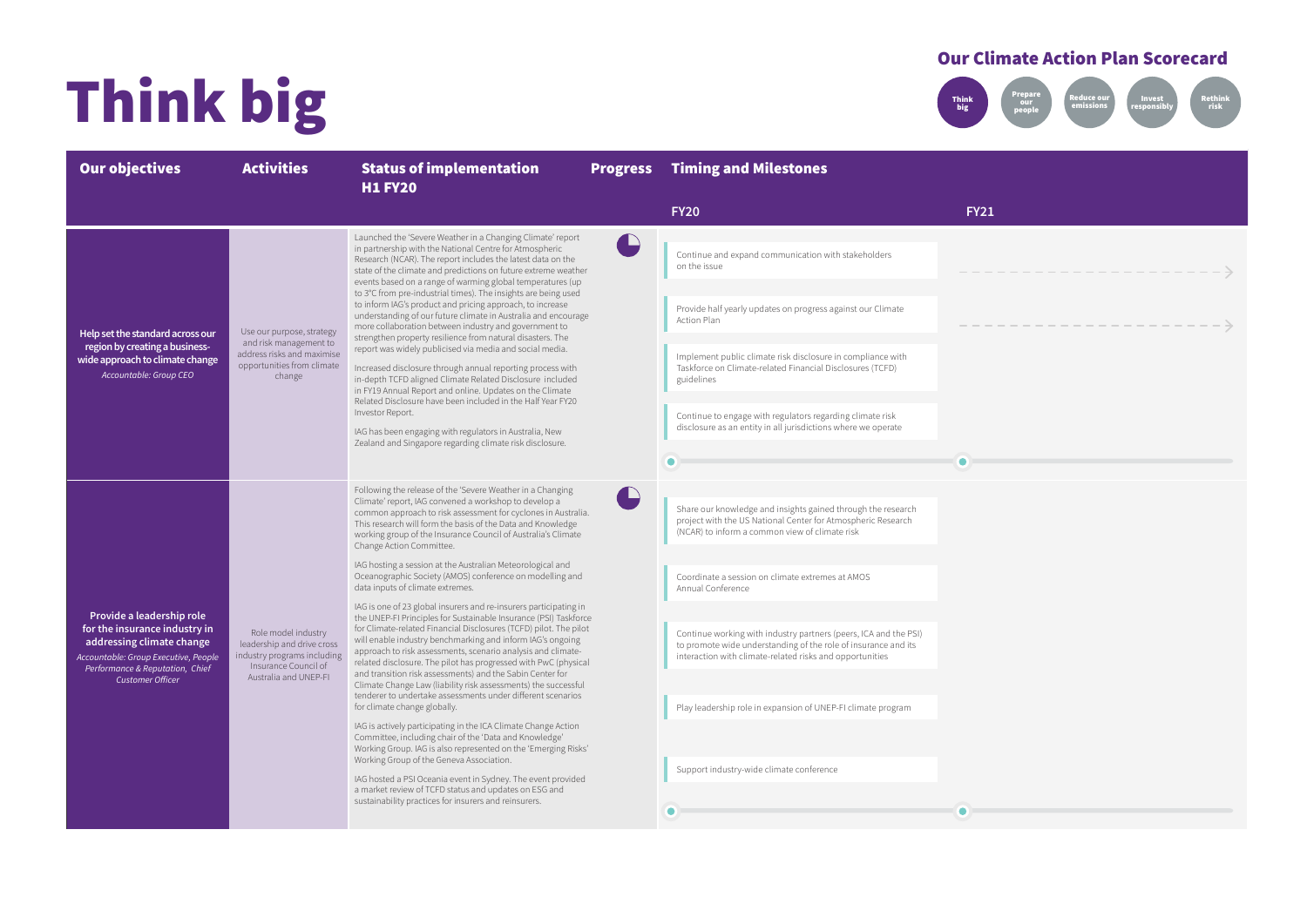

| <b>Our objectives</b>                                                                                                              | <b>Activities</b>                                                                                                                                                                          | <b>Status of implementation</b><br><b>H1 FY20</b>                                                                                                                                                                                                                                                                                                                                                                                                                                                                                                                                                                                                                                                                                                                                                                                                                                                                                                                        |        | <b>Progress Timing and Milestones</b>                                                                                                                                                                                                                                                                                                           |             |
|------------------------------------------------------------------------------------------------------------------------------------|--------------------------------------------------------------------------------------------------------------------------------------------------------------------------------------------|--------------------------------------------------------------------------------------------------------------------------------------------------------------------------------------------------------------------------------------------------------------------------------------------------------------------------------------------------------------------------------------------------------------------------------------------------------------------------------------------------------------------------------------------------------------------------------------------------------------------------------------------------------------------------------------------------------------------------------------------------------------------------------------------------------------------------------------------------------------------------------------------------------------------------------------------------------------------------|--------|-------------------------------------------------------------------------------------------------------------------------------------------------------------------------------------------------------------------------------------------------------------------------------------------------------------------------------------------------|-------------|
|                                                                                                                                    |                                                                                                                                                                                            |                                                                                                                                                                                                                                                                                                                                                                                                                                                                                                                                                                                                                                                                                                                                                                                                                                                                                                                                                                          |        | <b>FY20</b>                                                                                                                                                                                                                                                                                                                                     | <b>FY21</b> |
| Pursue system-wide change<br>by collaborating widely across<br>our relationships and networks<br>Accountable: All Group Executives | Ensure senior executive<br>engagement in key climate<br>forums                                                                                                                             | Active involvement in the New Zealand Climate Change and<br>Business Conference and committed to ongoing participation.<br>In Australia, IAG has played an active role as Co-Chair of<br>the Australian Sustainable Finance Initiative (ASFI), which is<br>working to set a roadmap for realigning the finance sector<br>to support greater social, environmental and economic<br>outcomes. In December, ASFI released its first progress report<br>identifying six critical challenges that the financial sector<br>must address in order to navigate risks and opportunities<br>for Australia's future resilience, prosperity and wellbeing.<br>In New Zealand, IAG is playing a key role in the Sustainable<br>Finance Forum, an initiative of The Aotearoa Circle, which is<br>a partnership of public and private sector leaders committed<br>to sustainable prosperity and the conservation of natural                                                             | $\Box$ | Continue to support Climate Change and Business Conference<br>in New Zealand<br>Play a leading role in the development of a Sustainable Finance<br>Roadmap that incorporates climate change and resilience in<br>collaboration with the UNEP-FI, Australian and New Zealand<br>governments and businesses                                       |             |
|                                                                                                                                    | Deepen our input<br>and engagement with<br>governments and industry<br>on climate change and its<br>impacts                                                                                | resources across the country. In October, the Sustainable<br>Finance Forum released the Interim Report 2019.<br>Active contribution to the Climate Leaders Coalition in New<br>Zealand with support being provided for the development of<br>CEO Guide to Climate Response.<br>IAG and Australian Business Roundtable for Disaster Resilience<br>and Safer Communities (ABR) developed submissions<br>responding to the Emergency Response Fund Bill. ABR is<br>developing a new advocacy plan.<br>IAG is playing an influencing role with governments and<br>business through the Resilience Investment Vehicle (RIV)<br>project engagement.<br>IAG joined panels at four Understanding Disaster Risk Forums<br>and the annual Department of Home Affairs Summit; contributed<br>to development of the draft National Action Plan, with RIV and<br>ABR Priority Initiatives included in the activity listing.<br>Active engagement in the finalisation and planning for |        | Actively engage in and contribute to the Climate Leaders Coalition<br>in New Zealand<br>Play an active role as IAG and representing the ABR in the<br>development of the National Disaster Risk Reduction Framework<br>in Australia<br>Contribute to development of National Action Plan for National<br>Disaster Risk Reduction Framework<br>۰ | ◚<br>◠      |
|                                                                                                                                    | Advocate on important<br>policy and regulation<br>including the need for<br>appropriate mechanisms<br>to price carbon and the<br>importance of increased<br>renewable energy<br>generation | implementation of the National Disaster Risk Reduction<br>Framework led by the National Resilience Taskforce, including<br>participation in the National Disaster Risk Information Services<br>Capability Pilot Project. This has included the development<br>of submissions and meetings with Minister and officials. IAG<br>has made several public policy submissions to government<br>inquiries and reviews that are available at https://www.iag.<br>com.au/news-events/government-submissions.<br>Completed submission on NZ Government Discussion<br>Document and held subsequent meeting with Minister<br>and officials.                                                                                                                                                                                                                                                                                                                                         |        | Actively contribute to future government reviews, inquiries and<br>policy setting<br>Participate in development of climate change legislation in New<br>Zealand<br>$\bullet$                                                                                                                                                                    |             |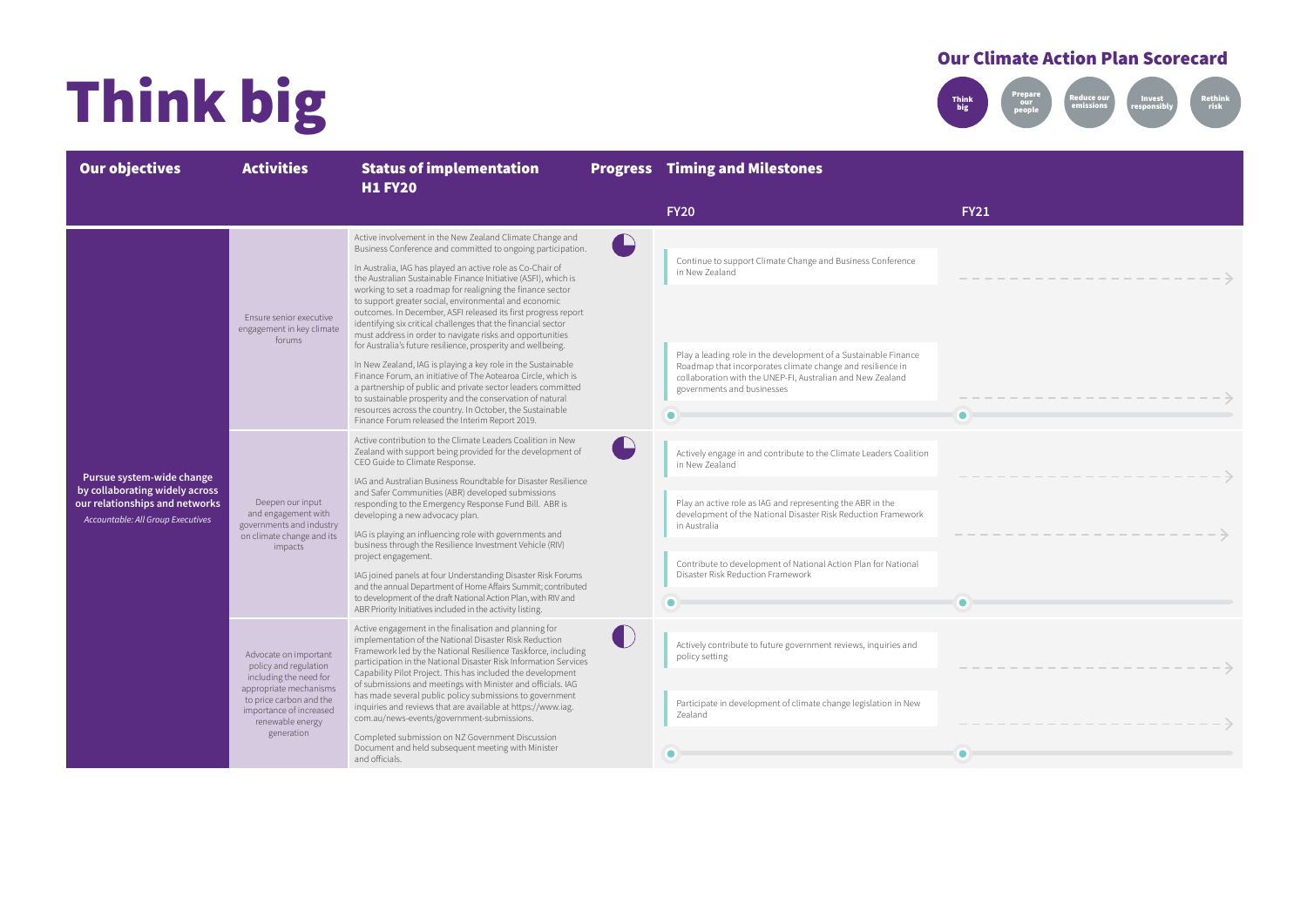

| <b>Our objectives</b>                                                                                                                                                                                     | <b>Activities</b>                                                                                                           | <b>Status of implementation</b><br><b>H1 FY20</b>                                                                                                                                                                                                                                                                                                                                                                                                                                                                                                                                                                                                                                                                                                                                                                                                                                                                                                                                                                                                                                                                                                                                                                                                                                                                                                                                                                                                                                                                                                                                                                                                                                                                                                                                                                                                                                                                                                        |   | <b>Progress Timing and Milestones</b>                                                                                                                                                                                                                                                                                                                                                                                                          |             |
|-----------------------------------------------------------------------------------------------------------------------------------------------------------------------------------------------------------|-----------------------------------------------------------------------------------------------------------------------------|----------------------------------------------------------------------------------------------------------------------------------------------------------------------------------------------------------------------------------------------------------------------------------------------------------------------------------------------------------------------------------------------------------------------------------------------------------------------------------------------------------------------------------------------------------------------------------------------------------------------------------------------------------------------------------------------------------------------------------------------------------------------------------------------------------------------------------------------------------------------------------------------------------------------------------------------------------------------------------------------------------------------------------------------------------------------------------------------------------------------------------------------------------------------------------------------------------------------------------------------------------------------------------------------------------------------------------------------------------------------------------------------------------------------------------------------------------------------------------------------------------------------------------------------------------------------------------------------------------------------------------------------------------------------------------------------------------------------------------------------------------------------------------------------------------------------------------------------------------------------------------------------------------------------------------------------------------|---|------------------------------------------------------------------------------------------------------------------------------------------------------------------------------------------------------------------------------------------------------------------------------------------------------------------------------------------------------------------------------------------------------------------------------------------------|-------------|
|                                                                                                                                                                                                           |                                                                                                                             |                                                                                                                                                                                                                                                                                                                                                                                                                                                                                                                                                                                                                                                                                                                                                                                                                                                                                                                                                                                                                                                                                                                                                                                                                                                                                                                                                                                                                                                                                                                                                                                                                                                                                                                                                                                                                                                                                                                                                          |   | <b>FY20</b>                                                                                                                                                                                                                                                                                                                                                                                                                                    | <b>FY21</b> |
| Continue our leadership<br>in supporting community<br>resilience and disaster risk<br>management<br>Accountable: Group Executive, People<br>Performance & Reputation CEO New<br><b>Zealand Executives</b> | Make the world a safer place<br>and continue community<br>resilience leadership<br>through our programs and<br>partnerships | Continued engagement with local government in various<br>forms and forums on long-term flood and inundation risk,<br>changing climate risk, likely insurance response, and the<br>reforms needed to reduce exposure and vulnerability.<br>Continued engagement with NSW Rural Fire Service on<br>fire management collaboration opportunities along with<br>support for fire management through new technologies<br>that help buildings become less susceptible to fires. Over<br>the 2019-20 bushfire season, IAG also supported the New<br>South Wales (NSW) Rural Fire Service efforts by deploying<br>the NRMA Insurance Helicopter to combat bushfires in<br>NSW through conventional water bombing and trialling a<br>new biodegradable, non-toxic fire retardant via the NRMA<br>Insurance Helicopter to help protect homes and properties<br>in the line of fire.<br>Through the Blacktown Good 'Hoods Incubator IAG helped<br>bring to life the work of fifteen Blacktown-based organisations,<br>working on issues as diverse as domestic violence to<br>multicultural services, through the NRMA Insurance "High<br>Five for Blacktown" activation. The program is supporting<br>community resilience and positive brand benefits to the<br>NRMA Insurance brand.<br>The NRMA Insurance and SES 2019 Storm Season campaign<br>maintained high levels of community outreach, with<br>campaign material accessible to 8.86 million people across<br>Oueensland and New South Wales.<br>The IAG and Australian Red Cross partnership continued<br>to enable resilience building and preparation through the<br>co-created Get Prepared mobile app which helps users<br>connect and develop a support network and identify actions<br>to protect themselves, their loved ones and their valuables in<br>the face of emergencies. Users of the Get Prepared app grew<br>by more than 50% from July 2019 with 30,386 downloads by<br>8 January 2020. | Ľ | Engage local government in New Zealand on approaches to<br>climate adaptation for the community<br>Investigate collaborative partnership with NSW Rural Fire Service<br>to enable community preparedness and support bush fire<br>management<br>Expand Good 'Hoods program National Movement that aligns to the Climate Action Plan<br>Explore opportunities and partnerships to support natural capital<br>in climate resilience<br>$\bullet$ | $\bullet$   |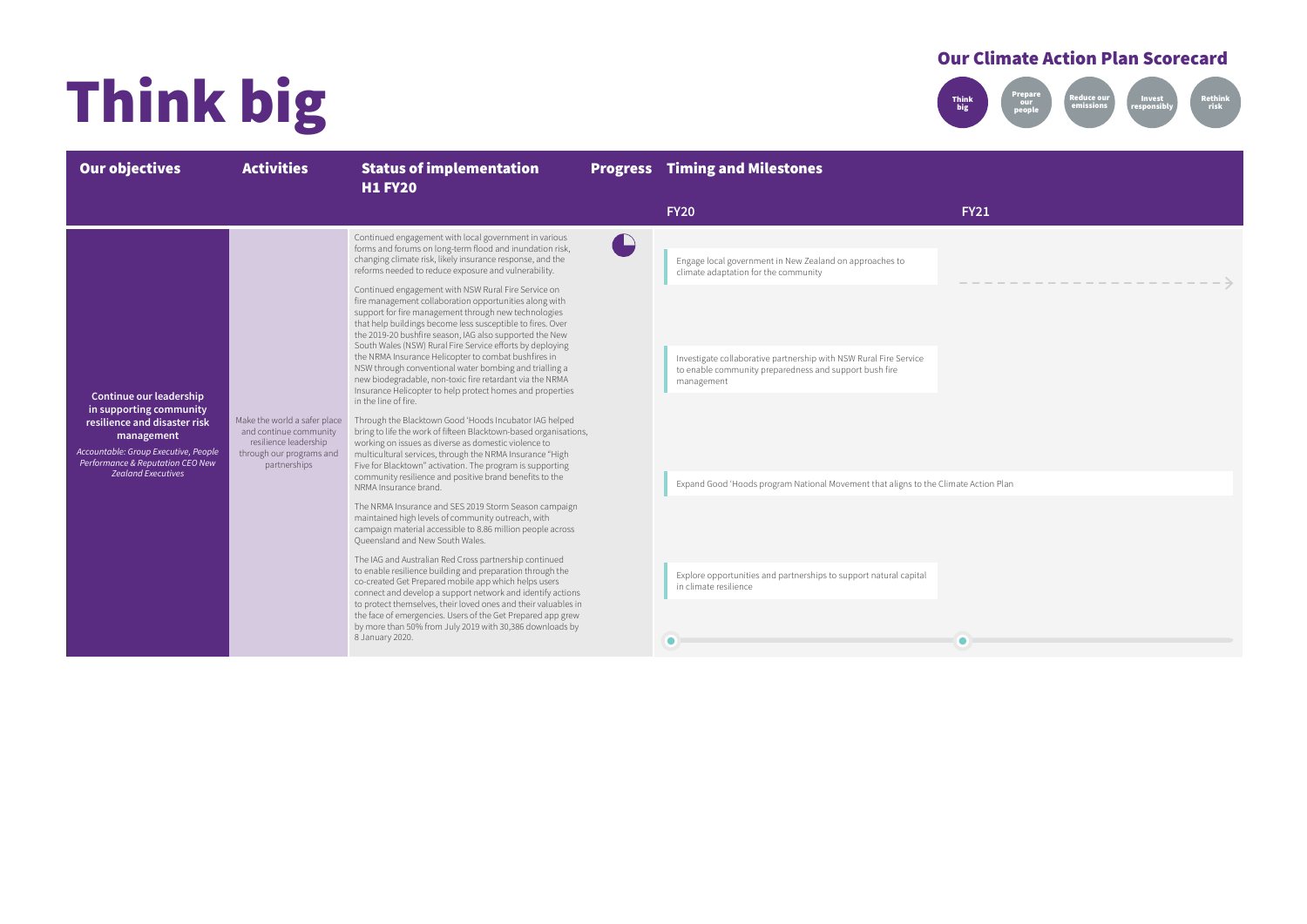### Prepare our people



| <b>Our objectives</b>                                                                                                                                | <b>Activities</b>                                                                                     | <b>Status of implementation</b><br><b>H1 FY20</b>                                                                                                                                                                                                          |        | <b>Progress Timing and Milestones</b>                                                                                                                                     |                             |
|------------------------------------------------------------------------------------------------------------------------------------------------------|-------------------------------------------------------------------------------------------------------|------------------------------------------------------------------------------------------------------------------------------------------------------------------------------------------------------------------------------------------------------------|--------|---------------------------------------------------------------------------------------------------------------------------------------------------------------------------|-----------------------------|
|                                                                                                                                                      |                                                                                                       |                                                                                                                                                                                                                                                            |        | <b>FY20</b>                                                                                                                                                               | <b>FY21</b>                 |
| <b>Maintain Board and Group</b><br>Leadership Team (GLT)<br>engagement<br>Accountable: Group Executive,<br>People Performance & Reputation           | Support CAP initiatives with<br>accountability, governance<br>and reporting structures                | Further refined governance, accountability and attestation<br>process with EGM level sign off on progress against the<br>Climate Action Plan.<br>Climate Action Plan implementation update delivered<br>to the Board as a part of annual Safer Communities |        | Further embed a reporting and governance process for CAP<br>scorecard through existing governance functions<br>6-monthly reporting on status of CAP implementation to GLT | _____________<br>---------- |
|                                                                                                                                                      | with overall ownership by<br>GLT and Board                                                            | performance report.                                                                                                                                                                                                                                        |        | At least annual reporting to Board on CAP progress                                                                                                                        |                             |
|                                                                                                                                                      |                                                                                                       |                                                                                                                                                                                                                                                            |        | ۸                                                                                                                                                                         | $\bullet$                   |
| <b>Demonstrate visible</b><br>commitment from IAG's                                                                                                  |                                                                                                       | Climate change included in strategy setting, with further<br>integration into business planning across divisions underway.<br>Further integration into FY21 business planning to occur<br>in FY20.                                                         |        | Integrate with business plans                                                                                                                                             |                             |
| senior executives<br>Accountable: Group Executive, People<br>Performance & Reputation Group<br>Executive, Strategy & Corporate<br><b>Development</b> | Ensure CAP accountabilities<br>are translated into<br>performance management<br>process for key roles | Performance goals have been developed and included<br>for key GLT and senior leaders. Further work to be done<br>on embedding in performance goal process across                                                                                           |        | Ensure GLT and appropriate senior leader performance goals<br>include CAP accountability                                                                                  |                             |
|                                                                                                                                                      |                                                                                                       | additional roles.                                                                                                                                                                                                                                          |        | Ω                                                                                                                                                                         |                             |
|                                                                                                                                                      | Factor climate change<br>risks and performance into<br>partnering considerations                      | Continued implementation of Responsible Sourcing Program<br>with Supplier Code of Conduct and ESG Questionnaire<br>developed.                                                                                                                              |        | Build systematic approach to engage with procurement and business partners                                                                                                |                             |
|                                                                                                                                                      |                                                                                                       | Additional engagement on climate change with key<br>community partners.                                                                                                                                                                                    |        | Expand systematic engagement to supply chain partners in claims                                                                                                           |                             |
|                                                                                                                                                      |                                                                                                       |                                                                                                                                                                                                                                                            |        | ٠                                                                                                                                                                         | $\bullet$                   |
| Make our CAP everyone's<br>responsibility by incorporating<br>it into our management                                                                 | Establish incentives<br>and accountabilities for<br>individual climate change<br>elements through our | Key roles and talent involved in ongoing climate scenario<br>work, including deep immersion in scenarios for a 2030 world.                                                                                                                                 |        | Engage promising talent (as well as business leaders) in programs of work in the CAP                                                                                      |                             |
| systems<br>Accountable: Group Executive, People<br>Performance & Reputation, CEO<br>Australia, CEO New Zealand                                       |                                                                                                       | A refresh of the FY20 Climate Action Plan and Scorecard with<br>accountable EGM's has refined actions and accountability for<br>FY20 and FY21.                                                                                                             |        | Improve governance of CAP and role accountability                                                                                                                         |                             |
|                                                                                                                                                      | systems                                                                                               |                                                                                                                                                                                                                                                            |        | ٠                                                                                                                                                                         |                             |
|                                                                                                                                                      | Support learning and<br>development of our                                                            | Climate change has been incorporated into a number of key<br>leadership programs across IAG, for example Change Makers,                                                                                                                                    | $\Box$ |                                                                                                                                                                           |                             |
|                                                                                                                                                      | people to support our<br>organisational capacity to                                                   | a leadership program for female leaders at IAG.                                                                                                                                                                                                            |        | Develop and embed climate topics into induction, learning and development programs                                                                                        |                             |
|                                                                                                                                                      | manage climate change<br>issues across roles and<br>functions                                         |                                                                                                                                                                                                                                                            |        | ٠                                                                                                                                                                         |                             |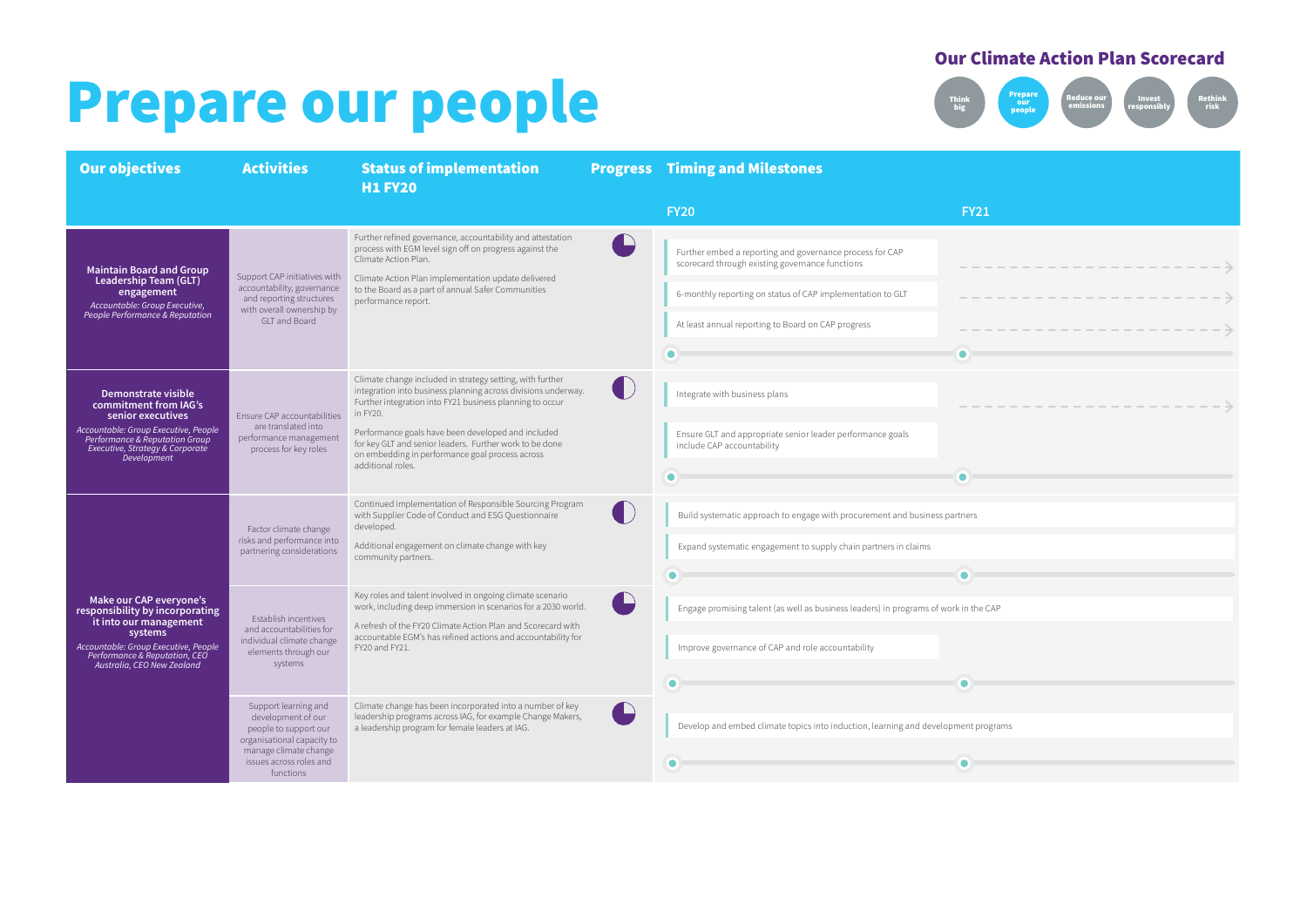### Prepare our people



| <b>Our objectives</b>                                                                                                                                                                             | <b>Activities</b>                                                                                   | <b>Status of implementation</b><br><b>H1 FY20</b>                                                                                                                                                                                                                                                                                                              | <b>Progress Timing and Milestones</b>                                                                                                                      |                                                           |
|---------------------------------------------------------------------------------------------------------------------------------------------------------------------------------------------------|-----------------------------------------------------------------------------------------------------|----------------------------------------------------------------------------------------------------------------------------------------------------------------------------------------------------------------------------------------------------------------------------------------------------------------------------------------------------------------|------------------------------------------------------------------------------------------------------------------------------------------------------------|-----------------------------------------------------------|
|                                                                                                                                                                                                   |                                                                                                     |                                                                                                                                                                                                                                                                                                                                                                | <b>FY20</b>                                                                                                                                                | <b>FY21</b>                                               |
| Create simple pathways for our<br>people to remain involved and<br>contribute to our plan<br>Accountable: Group Executive, People,<br>Performance & Reputation                                    | Engage our people to<br>successfully implement<br>emissions reduction<br>initiatives at our offices | An internal video by IAG's Principal Meteorologist, the climate<br>and weather expert, provided an update to staff on the severe<br>weather season for Australia and New Zealand.                                                                                                                                                                              | Develop and deliver resources for leaders and teams on<br>climate-related issues                                                                           | $\bullet$                                                 |
|                                                                                                                                                                                                   | Maintain and implement<br>internal engagement plan<br>on climate change                             | Delivered a number of presentations, internal articles, reports<br>and videos to our people through the first half of FY20. An<br>internal event with the Red Cross titled 'Natural Disasters in a<br>Warming World' in November 2019 was attended by over 300<br>people both in person at IAG's Sydney and Melbourne offices<br>and through the live webcast. | Explore additional ways for our people to be engaged in activities that contribute to the plan<br>۰                                                        |                                                           |
| Enable and support our people<br>to access tools and initiatives<br>that help them manage their<br>own climate change impacts<br>Accountable: Group Executive, People<br>Performance & Reputation | Support our people with<br>tools, information and<br>programs to contribute                         | IAG has been evaluating existing policies to ensure emissions<br>reduction can be a consideration in decision making.<br>Investigation into opportunities has commenced with<br>relevant divisions.                                                                                                                                                            | Mobilise our people to take action on climate change<br>Integrate vehicle CO2 emissions into revision of salary sacrificed<br>packaged vehicle scheme<br>۰ | Develop climate-related opportunities in employee program |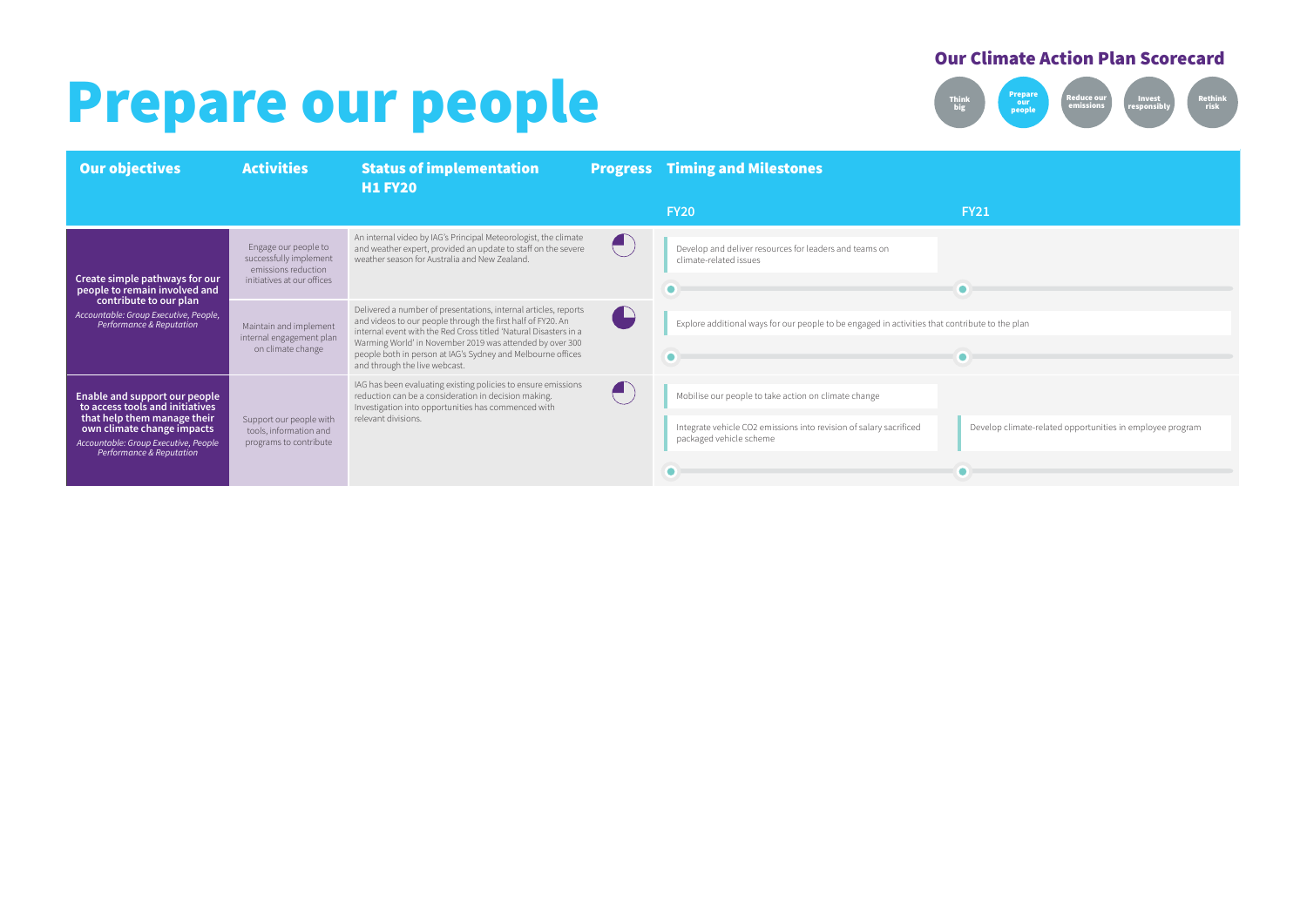### **Reduce our emissions**

Think big Rethink risk Reduce our emissions Prepare our people

| <b>Our objectives</b>                                                                                                                                 | <b>Activities</b>                                                                                                                           | <b>Status of implementation</b><br><b>H1 FY20</b>                                                                                                                                                                                                                                                                                                                                                                                                                                                                                                                                                                                                          | <b>Progress Timing and Milestones</b>                                                                                                                                                                                                 |                                                                                                                                                                                                                                                                              |
|-------------------------------------------------------------------------------------------------------------------------------------------------------|---------------------------------------------------------------------------------------------------------------------------------------------|------------------------------------------------------------------------------------------------------------------------------------------------------------------------------------------------------------------------------------------------------------------------------------------------------------------------------------------------------------------------------------------------------------------------------------------------------------------------------------------------------------------------------------------------------------------------------------------------------------------------------------------------------------|---------------------------------------------------------------------------------------------------------------------------------------------------------------------------------------------------------------------------------------|------------------------------------------------------------------------------------------------------------------------------------------------------------------------------------------------------------------------------------------------------------------------------|
|                                                                                                                                                       |                                                                                                                                             |                                                                                                                                                                                                                                                                                                                                                                                                                                                                                                                                                                                                                                                            | <b>FY20</b>                                                                                                                                                                                                                           | <b>FY21</b>                                                                                                                                                                                                                                                                  |
| Manage our own impacts in<br>line with a transition to a low-<br>carbon future<br>Accountable: CEO Australia;<br><b>CEO New Zealand</b>               | Meet IAG's science-based<br>emission targets for scope<br>1 and 2 emissions                                                                 | IAG has commenced an assessment of options to integrate<br>renewable energy into Australian electricity procurement.<br>Operational emissions performance for Australia and New<br>Zealand presented through IAG's FY19 Data Summary in the<br>Safer Communities section of www.iag.com.au.<br>IAG has commenced work to localise science-based emissions<br>targets for Australian and New Zealand operations in FY20.                                                                                                                                                                                                                                    | Integrate renewable energy into Australian electricity<br>procurement<br>Localise operational emissions targets to Australia and New<br>Zealand context<br>۰                                                                          | Review opportunities for science based emissions targets across<br>additional emissions sources                                                                                                                                                                              |
|                                                                                                                                                       | Maintain carbon neutrality                                                                                                                  | IAG has purchased and retired carbon offsets to meet its<br>carbon neutral commitment since 2012. Our approach is<br>to forward estimate our emissions footprint and purchase<br>sufficient offset units to maintain our carbon neutral status<br>over time. The costs associated with purchasing the offsets<br>are apportioned to each of the IAG divisions based on<br>their emissions profile, creating an internal carbon pricing<br>mechanism.<br>Continuing to purchase a considerable portion of our<br>carbon credits from Aboriginal and Torres Strait Islander<br>communities, with 42% of offsets for FY18 coming from<br>Indigenous projects. | Continue and expand our internal carbon pricing mechanism<br>Continue to purchase a portion of our carbon credits from<br>Aboriginal and Torres Strait Islander communities as part of our<br>ongoing Reconciliation Action Plan<br>۰ | Engage other corporate organisations and First Nations<br>communities to develop a new carbon offset project that will<br>provide an economic opportunity and employment outcomes<br>for a local community as part of our ongoing Reconciliation<br>Action Plan<br>$\bullet$ |
| Leverage the latest thinking<br>and technology to reduce the<br>impact of our work processes<br>Accountable: CEO Australia.<br><b>CEO New Zealand</b> | Create and implement<br>a strategy to align our<br>operational footprint with<br>the carbon budget for a<br>lower than two degree<br>future | IAG has reduced emissions and remains on track to achieve its<br>FY20 Science Based Target due to reductions in emissions in<br>both our Australian and New Zealand operations.<br>Work has commenced to support fleet transition in Australia<br>and New Zealand.<br>A group wide Energy Renewables and Efficiency project has<br>commenced and is identifying opportunities for renewables<br>and energy efficiency in both Australian and New Zealand to<br>support achievement of our Science Based Target to 2025<br>and beyond. Installation of solar PV system at Burwood data<br>centre on track for second half of FY20.                          | Introduce pilot to reduce emissions from Australian fleet<br>Develop approach to fleet transition in New Zealand<br>Assess renewable and energy efficiency opportunities for IAG's<br>Australian and New Zealand property portfolio   |                                                                                                                                                                                                                                                                              |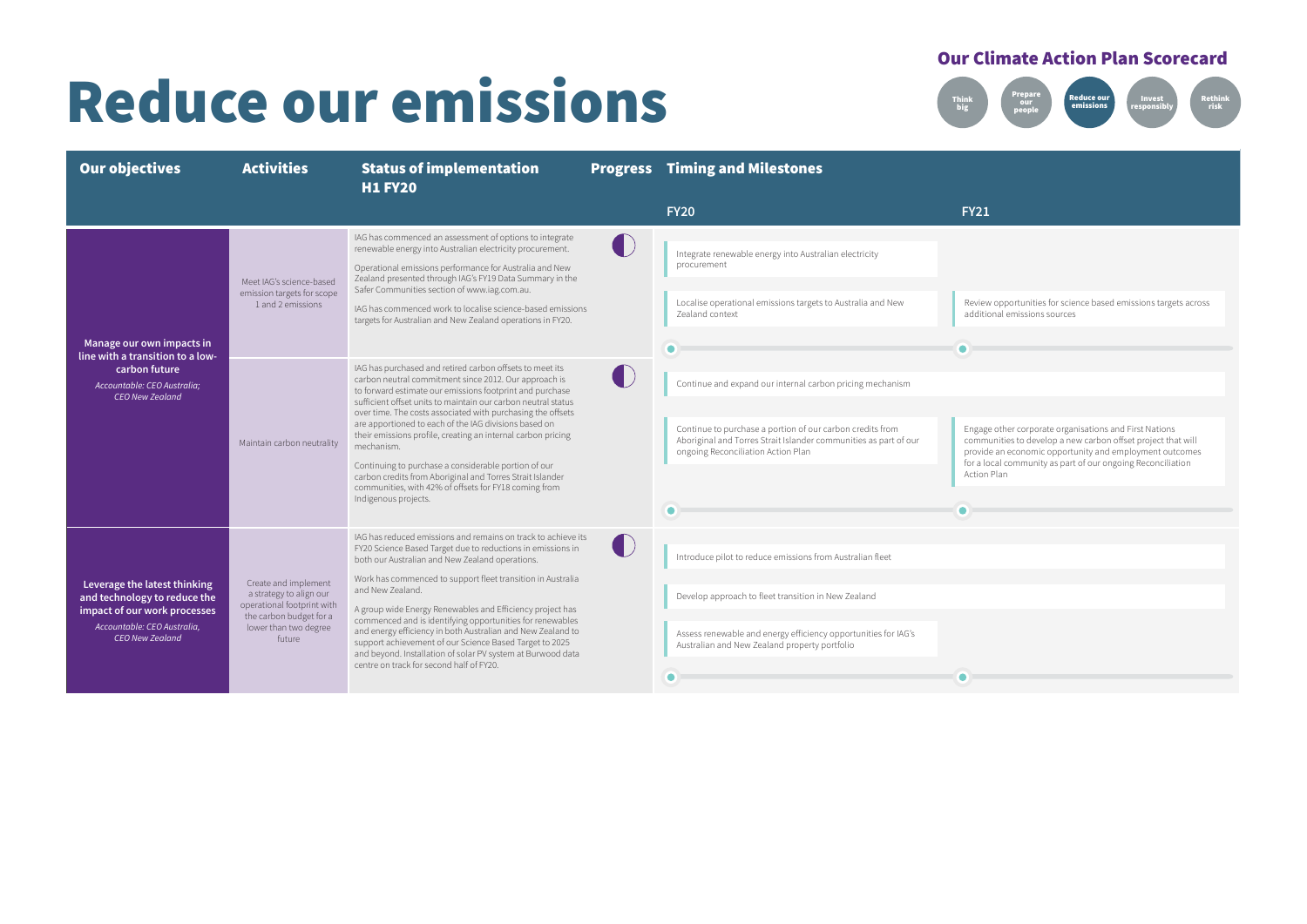### Invest responsibly Think The Ceduce our Investigation of the Centralist Contract of the Centralist Centralist Responsible



| <b>Our objectives</b>                                                                                                                                                        | <b>Activities</b>                                                                                                                                    | <b>Status of implementation</b><br><b>H1 FY20</b>                                                                                                                                                                                                                                                                                                                                                                                                                                                                                                                                                                                                                                                                                                                                                            |                | <b>Progress Timing and Milestones</b>                                                                                                                                                                            |             |
|------------------------------------------------------------------------------------------------------------------------------------------------------------------------------|------------------------------------------------------------------------------------------------------------------------------------------------------|--------------------------------------------------------------------------------------------------------------------------------------------------------------------------------------------------------------------------------------------------------------------------------------------------------------------------------------------------------------------------------------------------------------------------------------------------------------------------------------------------------------------------------------------------------------------------------------------------------------------------------------------------------------------------------------------------------------------------------------------------------------------------------------------------------------|----------------|------------------------------------------------------------------------------------------------------------------------------------------------------------------------------------------------------------------|-------------|
|                                                                                                                                                                              |                                                                                                                                                      |                                                                                                                                                                                                                                                                                                                                                                                                                                                                                                                                                                                                                                                                                                                                                                                                              |                | <b>FY20</b>                                                                                                                                                                                                      | <b>FY21</b> |
| Shift investments to companies<br>that have a lower exposure<br>to climate-related risks or a<br>forward-looking<br>strategy to manage these risks<br>Accountable: Group CFO | Continue to implement<br>climate-related risk<br>management measures<br>through Portfolio<br>Management as part<br>of broader ESG risk<br>management | IAG's investment processes for its equity portfolio excludes or<br>restricts investment in high risk companies with poor climate<br>change risk management and supports companies which<br>are improving their performance by reducing their carbon<br>risk or investing in renewables. In FY20 across its investment<br>mandates, IAG no longer invests in companies which are<br>predominantly engaged in mining thermal coal (using a<br>threshold of greater than 10% of revenue from the mining of<br>thermal coal).<br>The normalised carbon footprint of IAG's equity portfolios has<br>fallen moderately from levels reported end June 2019 and<br>remains lower than comparable benchmarks. Exposure to<br>higher risk companies fell from 0.13% of investment portfolio<br>end June 2019 to 0.08%. | $\bigoplus$    | Maintain and extend ESG screening criteria for external<br>fund managers<br>Review of climate risk criteria and portfolio analysis<br>۰                                                                          |             |
| Actively support action on                                                                                                                                                   | Continue to invest in<br>reputable green bonds                                                                                                       | IAG are targeting an increase in green bonds allocation to<br>A\$200M. As at December 2019, Green/Social Bonds and<br>related thematic investments - \$124m allocation to green/<br>social bonds in IAGAM managed portfolios (inclusive of<br>allocation to NAB Low Carbon Share Portfolio) and \$2m<br>Generation Climate Solutions Fund. Continued engagement<br>with green issuers (bonds and RMBS).                                                                                                                                                                                                                                                                                                                                                                                                      | $\blacksquare$ | Continue to support thematic investments for a low carbon<br>transition<br>Explore alignment of investment process to allow customer choices in investment allocation of customer premiums<br>۰                  | o           |
| climate change and a net-zero<br>future<br>Accountable: Group CFO                                                                                                            | Leverage our investments<br>to support climate resilient<br>infrastructure and emission<br>reduction                                                 | Resilience Investment Vehicle (RIV) being developed in<br>partnership with National Australia Bank to develop an<br>investment vehicle that will direct capital to finance new and/<br>or adapt existing infrastructure that builds resilience to natural<br>hazards. A working group has been established with Australia-<br>New Zealand Emergency Management Committee (ANZEMC)<br>Mitigation and Risk Sub-committee, CSIRO and NSW Office<br>of Emergency Management, with Emergency Management<br>Australia also highly engaged.                                                                                                                                                                                                                                                                         |                | Explore pilot opportunities for a Resilience Investment Vehicle<br>$\bullet$                                                                                                                                     |             |
| Measure carbon intensity and<br>include climate-related risks in<br>the (ESG) risk management of<br>our investments<br>Accountable: Group CFO                                | Measure ESG and carbon<br>risk exposures in our<br>portfolio                                                                                         | IAG continues to review and refine its investment criteria,<br>including by assessing and using Environmental, Social<br>and Governance (ESG) research, engaging with other like-<br>minded investors and counterparties, and participating<br>in organisations like the UN-supported Principles for<br>Responsible Investment.<br>IAG's Investment Portfolio carbon intensity and exposure to<br>high risk companies included in the FY19 Climate Related<br>Disclosure.                                                                                                                                                                                                                                                                                                                                    | $\bigcirc$     | Expand climate-related financial disclosure carbon and climate-related investment risk<br>Formalise framework and governance for ESG and carbon risk in<br>alignment with IAG Social and Environment Policy<br>۰ |             |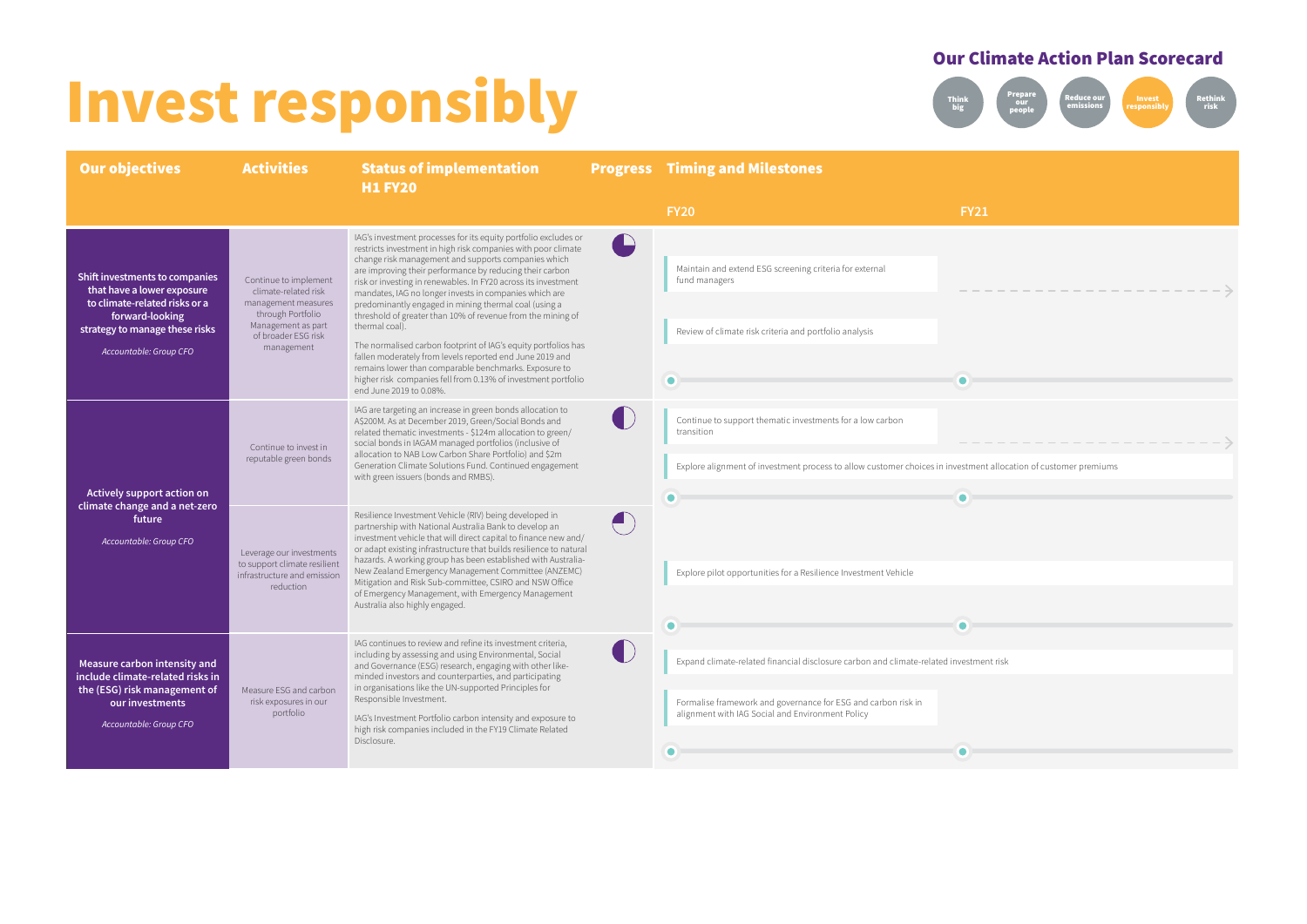#### Think big Rethink risk Reduce our emissions Prepare our people

| <b>Our objectives</b>                                                                                                                                                                                                            | <b>Activities</b>                                                                                                                                                                                                                                                                                                                                                                                                                                                                                                                       | <b>Status of implementation</b><br><b>H1 FY20</b>                                                                                                                                                                                                                                                                                                                                                                                                                                                                                                                                                                                                                                     |                                                   | <b>Progress Timing and Milestones</b>                                                                                                                                              |                                                                                                                                                   |
|----------------------------------------------------------------------------------------------------------------------------------------------------------------------------------------------------------------------------------|-----------------------------------------------------------------------------------------------------------------------------------------------------------------------------------------------------------------------------------------------------------------------------------------------------------------------------------------------------------------------------------------------------------------------------------------------------------------------------------------------------------------------------------------|---------------------------------------------------------------------------------------------------------------------------------------------------------------------------------------------------------------------------------------------------------------------------------------------------------------------------------------------------------------------------------------------------------------------------------------------------------------------------------------------------------------------------------------------------------------------------------------------------------------------------------------------------------------------------------------|---------------------------------------------------|------------------------------------------------------------------------------------------------------------------------------------------------------------------------------------|---------------------------------------------------------------------------------------------------------------------------------------------------|
|                                                                                                                                                                                                                                  |                                                                                                                                                                                                                                                                                                                                                                                                                                                                                                                                         |                                                                                                                                                                                                                                                                                                                                                                                                                                                                                                                                                                                                                                                                                       |                                                   | <b>FY20</b>                                                                                                                                                                        | <b>FY21</b>                                                                                                                                       |
| Lead climate research and                                                                                                                                                                                                        |                                                                                                                                                                                                                                                                                                                                                                                                                                                                                                                                         | Release of the IAG and NCAR "Severe Weather in a Changing<br>Climate". The report includes the latest data on the state<br>of the climate and predictions on future extreme weather<br>events based on a range of warming global temperatures, up<br>to 3°C from pre-industrial times. The findings highlight the<br>need for resilience and mitigation planning by individuals                                                                                                                                                                                                                                                                                                       | $\bigcirc$                                        | Undertake research into potential climate futures                                                                                                                                  | Research Southern Australia impacts of climate change including<br>hail, to identify risk drivers of weather-related events and risk<br>reduction |
| analysis, including on natural<br>perils, to support IAG and<br>our stakeholders to better                                                                                                                                       | Support research on natural                                                                                                                                                                                                                                                                                                                                                                                                                                                                                                             | and communities to adapt to the impacts of climate change<br>including tropical cyclones, hail / severe convection storms,<br>east-coast lows, floods and bushfires.                                                                                                                                                                                                                                                                                                                                                                                                                                                                                                                  |                                                   | Reconstruction of cyclone record for key events to establish more<br>accurate historical record                                                                                    |                                                                                                                                                   |
| understand and respond to<br>climate change                                                                                                                                                                                      | perils and changing climatic<br>conditions important to our<br>business and the region                                                                                                                                                                                                                                                                                                                                                                                                                                                  | The research project with NCAR is continuing and will focus<br>on cyclone risk and establishing a more accurate record<br>particularly for South East Queensland.                                                                                                                                                                                                                                                                                                                                                                                                                                                                                                                     |                                                   | Undertake research into potential climate futures in New Zealand                                                                                                                   |                                                                                                                                                   |
| Accountable: Group Executive,<br>Strategy & Corporate Development,<br>Chief Risk Officer                                                                                                                                         |                                                                                                                                                                                                                                                                                                                                                                                                                                                                                                                                         | IAG has undertaken a first assessment of natural peril<br>modelling for the current climate and three potential future<br>temperature scenarios (+1.5°C, +2°C and +3°C) for New<br>Zealand. Initial analysis has informed a plan on how to<br>improve the internal models to improve the quantification of<br>the risk and risk reduction opportunities.                                                                                                                                                                                                                                                                                                                              |                                                   | Use 'Severe Weather in a Changing Climate' report to inform financial and economic modelling of the cost do-nothing, compared with<br>opportunities to adapt the built environment |                                                                                                                                                   |
|                                                                                                                                                                                                                                  |                                                                                                                                                                                                                                                                                                                                                                                                                                                                                                                                         |                                                                                                                                                                                                                                                                                                                                                                                                                                                                                                                                                                                                                                                                                       |                                                   | $\bullet$                                                                                                                                                                          | ●                                                                                                                                                 |
| <b>Further embed climate risk</b><br>into the Enterprise Risk<br>Profile, supported by the Risk<br><b>Management Framework and</b>                                                                                               | IAG identified climate change as a strategic risk through its<br>Enterprise Risk Profile (ERP) in the first half of FY20, with a<br>review and update of the Risk Response Plan and integration<br>with the Risk Management System underway. This will build<br>Climate research and<br>on the cause and effect analysis undertaken for climate<br>modelling used to inform<br>change in FY19, including the outcomes of IAG's climate<br>the Enterprise Risk Profile<br><b>Strategy</b><br>scenario analysis.<br>process<br>Reputation | $\bigoplus$                                                                                                                                                                                                                                                                                                                                                                                                                                                                                                                                                                                                                                                                           | Scenario analysis informs Enterprise Risk Profile | Further embed scenario analysis into Enterprise Risk Profile                                                                                                                       |                                                                                                                                                   |
| Accountable: Chief Risk Officer, Group<br>Executive, People Performance &                                                                                                                                                        |                                                                                                                                                                                                                                                                                                                                                                                                                                                                                                                                         |                                                                                                                                                                                                                                                                                                                                                                                                                                                                                                                                                                                                                                                                                       |                                                   | $\bullet$                                                                                                                                                                          | ۰                                                                                                                                                 |
|                                                                                                                                                                                                                                  |                                                                                                                                                                                                                                                                                                                                                                                                                                                                                                                                         | IAG continues to integrate insights across strategy & trends;                                                                                                                                                                                                                                                                                                                                                                                                                                                                                                                                                                                                                         | $\bigcirc$                                        |                                                                                                                                                                                    |                                                                                                                                                   |
|                                                                                                                                                                                                                                  |                                                                                                                                                                                                                                                                                                                                                                                                                                                                                                                                         | risk (including ERP); customer segments/portfolio; product<br>and pricing (including underwriting) and asset management.<br>This all forms part of the Climate Risk and Opportunity<br>Program overseen by the Climate Risk and Opportunity<br>Steering Committee.                                                                                                                                                                                                                                                                                                                                                                                                                    |                                                   | Integrate and embed climate risk analysis into portfolio<br>assessment process                                                                                                     |                                                                                                                                                   |
| Integrate climate insights,<br>risks and opportunities into<br>our strategic choices, portfolio<br>assessments and pricing<br>Accountable: Chief Risk Officer, Group<br><b>Executive Strategy &amp; Corporate</b><br>Development | Assess short, medium and<br>long-term exposure of<br>our portfolio to changing<br>climatic conditions and<br>potential future carbon<br>policy                                                                                                                                                                                                                                                                                                                                                                                          | Physical Risk: Commenced building a framework and tool set<br>to run future climate models as an extension to the existing<br>group peril budgets with the potential to feed into individual<br>policy pricing. This framework is intended to include the<br>capability to incorporate risk reduction schemes through our<br>products and pricing. This framework and tool set is now<br>being considered in our strategic programs.<br>Transition Risk: IAG has undertaken an assessment of<br>downstream transition risk through its supply chain. This<br>involved an analysis of the materials breakdown that makes<br>up the ~\$4billion spend across Motor, Property and Claims |                                                   | Ensure we can demonstrate how we have factored climate risk<br>into product pricing and reinsurance<br>Apply lessons from climate risks and opportunities into future of           |                                                                                                                                                   |
|                                                                                                                                                                                                                                  |                                                                                                                                                                                                                                                                                                                                                                                                                                                                                                                                         | procurement. Three scenarios (stretch, balanced and delayed<br>action) were modelled using the future carbon intensity and<br>carbon price.                                                                                                                                                                                                                                                                                                                                                                                                                                                                                                                                           |                                                   | home research                                                                                                                                                                      |                                                                                                                                                   |
|                                                                                                                                                                                                                                  |                                                                                                                                                                                                                                                                                                                                                                                                                                                                                                                                         | (Continue on next page)                                                                                                                                                                                                                                                                                                                                                                                                                                                                                                                                                                                                                                                               |                                                   | $\bullet$                                                                                                                                                                          | ٠                                                                                                                                                 |

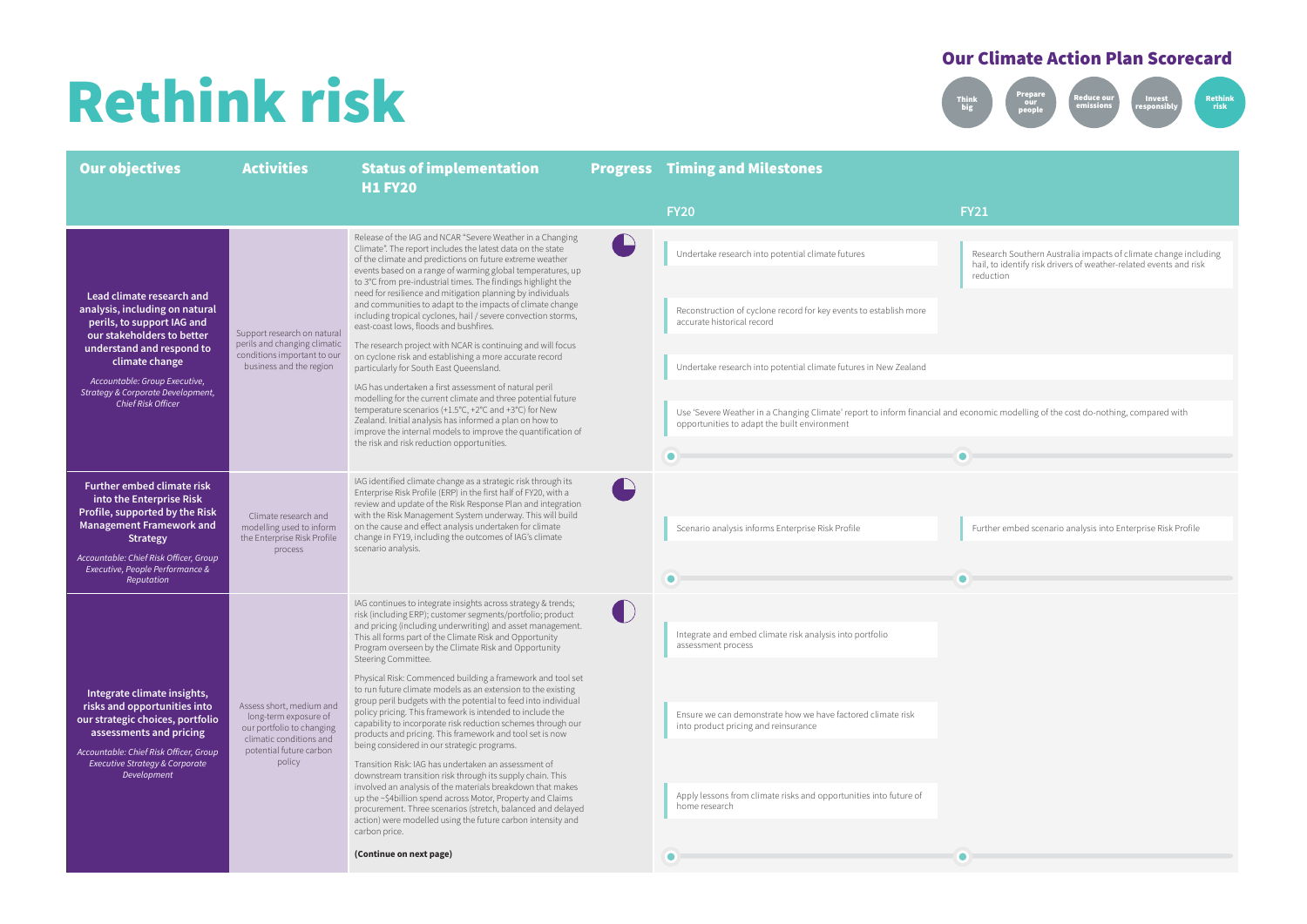### **Rethink risk**



| <b>Our objectives</b>                                                                                                                                                                                                            | <b>Activities</b>                                                                                                                                                    | <b>Status of implementation</b><br><b>H1 FY20</b>                                                                                                                                                                                                                                                                                                                                                                                                                                                                                                                                                                                                                                                                                                                                                                                                                                                                     |        | <b>Progress Timing and Milestones</b>                                                                                                                                                                                                                                                                                     |                                                                                                     |
|----------------------------------------------------------------------------------------------------------------------------------------------------------------------------------------------------------------------------------|----------------------------------------------------------------------------------------------------------------------------------------------------------------------|-----------------------------------------------------------------------------------------------------------------------------------------------------------------------------------------------------------------------------------------------------------------------------------------------------------------------------------------------------------------------------------------------------------------------------------------------------------------------------------------------------------------------------------------------------------------------------------------------------------------------------------------------------------------------------------------------------------------------------------------------------------------------------------------------------------------------------------------------------------------------------------------------------------------------|--------|---------------------------------------------------------------------------------------------------------------------------------------------------------------------------------------------------------------------------------------------------------------------------------------------------------------------------|-----------------------------------------------------------------------------------------------------|
|                                                                                                                                                                                                                                  |                                                                                                                                                                      |                                                                                                                                                                                                                                                                                                                                                                                                                                                                                                                                                                                                                                                                                                                                                                                                                                                                                                                       |        | <b>FY20</b>                                                                                                                                                                                                                                                                                                               | <b>FY21</b>                                                                                         |
|                                                                                                                                                                                                                                  |                                                                                                                                                                      | (Continued)                                                                                                                                                                                                                                                                                                                                                                                                                                                                                                                                                                                                                                                                                                                                                                                                                                                                                                           |        | (See previous page)                                                                                                                                                                                                                                                                                                       |                                                                                                     |
| Integrate climate insights,<br>risks and opportunities into<br>our strategic choices, portfolio<br>assessments and pricing<br>Accountable: Chief Risk Officer, Group<br><b>Executive Strategy &amp; Corporate</b><br>Development | Assess short, medium<br>and long-term exposure<br>of our portfolio to changing<br>climatic conditions and<br>potential future<br>carbon policy                       | The impacts under all scenarios to 2030 and 2050 are small,<br>with less than 0.05% impact on the home and motor supply<br>chain due to transition risk, confirming that physical risks,<br>such as the change in natural peril frequency and intensity,<br>present the most material medium and long term risk to<br>IAG's business.<br>IAG will use the insights of the analysis to manage risks<br>and identify opportunities through our value chain. More<br>details on the impacts to IAG's commercial underwriting and<br>investments from transitional risks will be provided with the<br>full year results.<br>Consistent with Physical Risk, IAG has also considered the<br>regional impacts of transition risks and opportunities based<br>on changes in economic activity for different sectors to 2030<br>and 2050. This will be integrated with the physical risk and<br>opportunity impact assessment. |        |                                                                                                                                                                                                                                                                                                                           |                                                                                                     |
|                                                                                                                                                                                                                                  | Deliver on commitment to<br>cease underwriting entities<br>mainly in the business of<br>extracting fossil fuels and<br>power generation from<br>fossil fuels by 2023 | IAG has committed to ceasing underwriting entities<br>predominately in the business of extracting fossil fuels and<br>power generation using fossil fuels by 2023. Supporting<br>our purpose, we have committed to underwrite workers<br>compensation irrespective of the climate intensity of the<br>industry they work in because everyone needs to be protected<br>at work. IAG's annual gross written premium (GWP) relating to<br>all mining and fossil fuel power generation (including workers'<br>compensation in these areas) was less than \$10 million, which<br>equates to less than 0.1% of the total GWP written<br>by IAG in FY19.                                                                                                                                                                                                                                                                     |        | Publish and implement carbon exclusion process for underwriting<br>Assess and consider appropriate carbon and climate-related underwriting risk metrics for disclosure<br>$\bullet$                                                                                                                                       | ۰                                                                                                   |
|                                                                                                                                                                                                                                  | Use scenario-based<br>planning to support<br>strategy, risk management<br>and product and pricing                                                                    | Actively contributing to the UNEP-FI TCFD pilot through the<br>Principles for Sustainable Insurance (PSI) to contribute to a<br>globally harmonised approach to scenario disclosure across<br>the wider insurance industry.<br>Scenario workshop with a cross section of stakeholders from<br>across IAG tested scenarios in a climate impacted world in<br>2030 and identified opportunities for product and pricing.                                                                                                                                                                                                                                                                                                                                                                                                                                                                                                | $\Box$ | Collaborate on climate-related risk assessment with local and<br>global partners, including participation in the UNEP-FI pilot<br>Implement scenario-based planning on climate change futures<br>٠                                                                                                                        |                                                                                                     |
| Help our customers and<br>communities to reduce<br>emissions and adapt to<br>climate change<br>Accountable: CEO Australia, CEO<br>New Zealand, Chief Customer Officer                                                            | Pursue commercial<br>opportunities to<br>support customers and<br>communities to pursue<br>climate adaptation and a<br>low carbon transition                         | Commenced a low carbon living project to investigate<br>customer desirability towards low carbon mobility and<br>integrating energy efficiency and renewable energy into their<br>homes.<br>NRMA marketing campaign promoted climate awareness and<br>koala habitat through forest regeneration campaign - one tree<br>planted for every policy sold. Partnering with Conservation<br>Volunteers Australia with the campaign aiming to plant 37,500<br>trees in FY20.                                                                                                                                                                                                                                                                                                                                                                                                                                                 |        | Test and develop insights for products and services relating to<br>resilience, safety and a low-carbon transition<br>Update existing fuel efficiency discount and expand to low-<br>carbon mobility incentive<br>Review and update incentives and education to support low-<br>carbon behaviour through existing products | Target and scale new climate-aligned products that enable<br>emission reduction and adaptation<br>۰ |